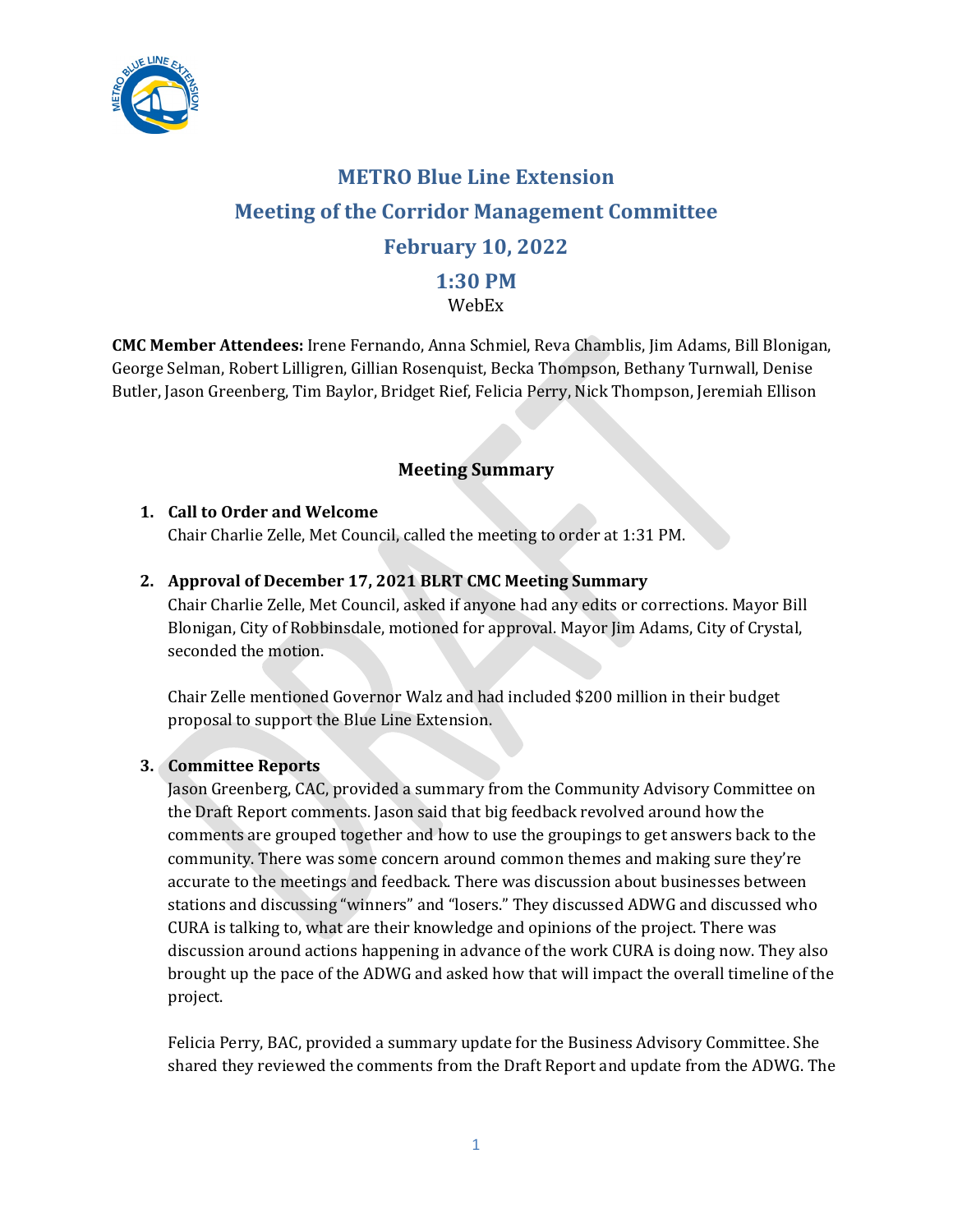

committee wants to ensure there is engagement around anti-displacement. People had questions of who will be surveyed.

#### **4. Draft Report Comment Overview**

Sophia Ginis, Met Council, walked through comments received from the Draft Report. Sophia shared that they had received close to 500 comments and emphasized this work is built on the engagement work the project staff and partners have been involved in. The next Report will integrate themes heard from the comment period. There were comments that came through the comment form, email, letters from the municipalities along the corridor. The interactive map gathered active feedback from communities. They received comments from public meetings as well.

Sophia shared themes that have come up. One of the themes was how LRT has benefited from connections to ped and bike facilities and overall safety. Also, there's an equity lens. There's a need to consider people in zero-car household and how to increase mobility and access to major destinations. People also asked about new information about specific things. Sophia reviewed the common themes of each of the goals.

Dan Soler, Hennepin County, gave a thanks to Sophia Ginis and Joan Vanhala and teams that worked with and in partnership with communities. Project staff had a check in with FTA and shared how they went about outreach. Dan shared that he thought that FTA felt that the project team went above and beyond with the variety and different ways to get community feedback. Dan highlighted what the project staff has heard from municipal partners. Brooklyn Park supports the route change and also identified the need to keep in mind how to deal with pedestrian crossings at 63rd Ave and are interested in continuing to maintain development opportunities in the 73rd Ave flyover area. Crystal wants considered the impacts of the lane configurations on Cunty Road 81, going from 6 to 4 lanes. They shared concern around the end configuration of Bass Lake Road. Robbinsdale sent a resolution with a number of topics, one is to consider the city as 2A and 2B, not grouped into just Area 2. The City asked to see a no-build option to be evaluated, this would be addressed in the environmental review. Robbinsdale also talked about bringing in outside help to look at the feasibility of light rail on County Road 81. Project staff are working with the City on how to form a contract to go about this. Minneapolis is looking for more information to help guide the decision making between the routes. Maple Grove requested to include design options to accommodate a future BLRT spur to the city.

In the chat, Bridget Rief, MAC, asked about the MAC and the interchange option at Bass Lake Road. Dan said he believed those discussions have begun. They have been working with the MAC team for the area around the Crystal Airport.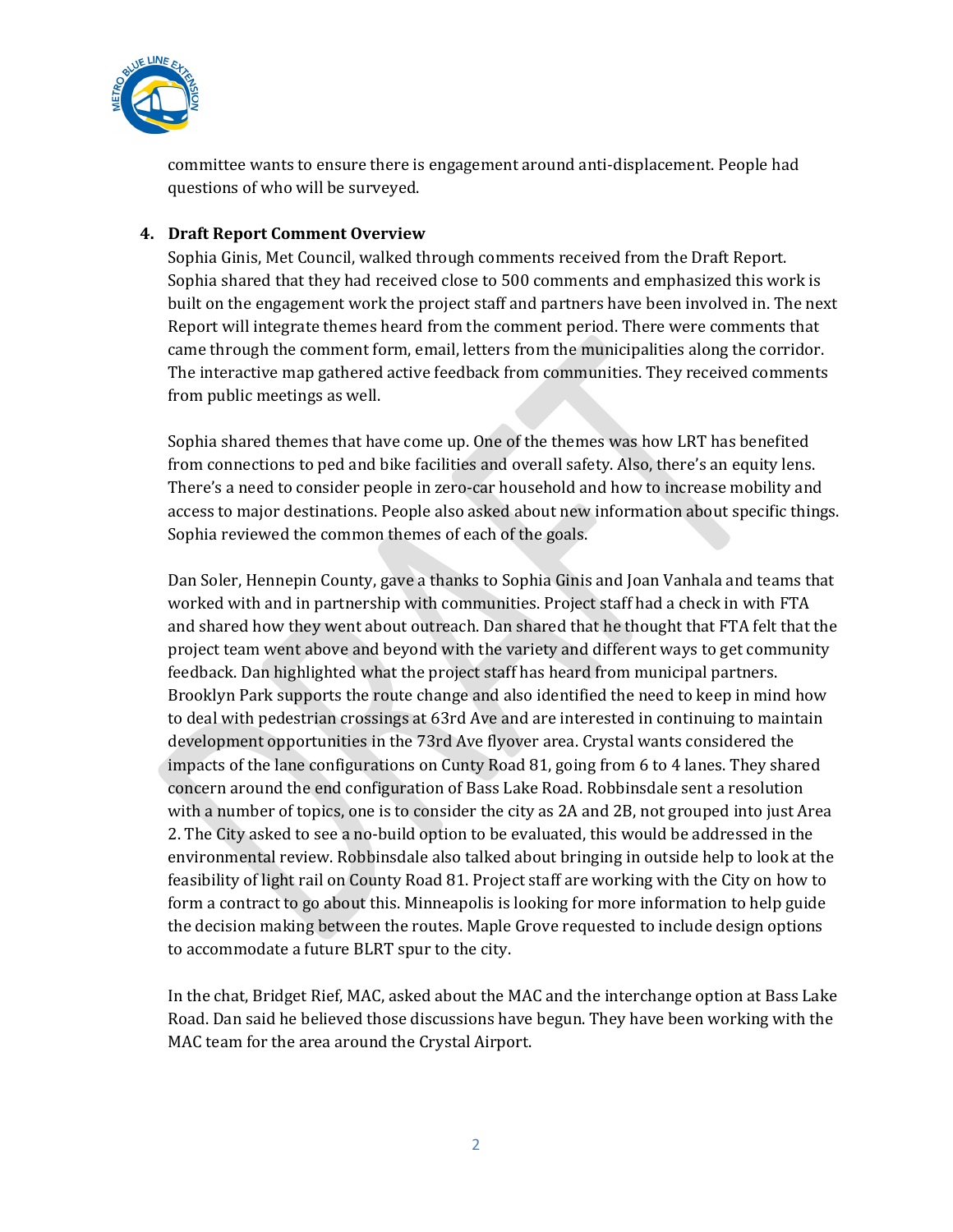

Felicia Perry, BAC, asked if the City of Minneapolis mentioned anything around reparative justice, the anti-displacement work or the previous work around Harrison neighborhood and the impacts that had. Dan responded that project staff discuss those topics. The pieces summarized were responses to the Draft Report. Project staff continually update the cities on the work with anti-displacement and equity work. Sophia Ginis added that the cities have heard the community and reflect back and ask project staff for the analysis they do. Felicia shared that the impacts are community wide. The Harrison neighborhood has suffered negative impacts, which is why the work around anti-displacement is an important aspect for this community. She is interested in how the City is supporting that. Dan responded that the ADWG will analyze and look at the Harrison neighborhood area and the current areas along the alignment. Hennepin County and Met Council will be part of cooperation with MnDOT to look at transportation improvements to Hwy 55 in the Harrison area, the areas the light rail couldn't be advanced in.

Commissioner Irene Fernando, Hennepin County Regional Rail Authority, shared that the comment Felicia shared is consistent feedback received and consistent with the comment in the chat from Councilmember Gillian Rosenquist. The communities along the alignment were promised improvements, for safety and pedestrians. Commissioner Fernando suggested it's perhaps a time for a conversation with Met Council to ensure the residents who live along the corridor and had partnered with the project, receive the amenities they were promised. Council member Jeremiah Ellison shared that he encourages more coordination on these discussions.

Mayor Bill Blonigan, City of Robbinsdale, thanked the team for considering Robbinsdale request to get an engineering consulting firm. Mayor Blonigan shared his thoughts on a few items. He shared that the Robbinsdale connection could be over or under 81. Regarding the build or no-build option, too much money will have already been spent to be past the nobuild option. He shared that the crash wall may or may not be necessary. It maybe would've been better to buy the whole BNSF rail corridor. Lastly, he commented on whether the BLRT Extension has a position on the possible legislation of MnDOT to supervise the building of the BLRT instead of the Met Council.

#### **5. Anti-Displacement Working Group Update**

C Terrence Anderson, CURA, shared that CURA had been conducting interviews and should have the group set by mid- next week. He gave a shoutout to Felicia Perry for helping with the interviews. C Terrence shared that the team will be working closely with the engagement for the overall project. He shared that it's tough for the community to separate the conversations between the alignment [design] and anti-displacement. There will be planned engagement and outreach on the project around the full Saturday meeting timeline.